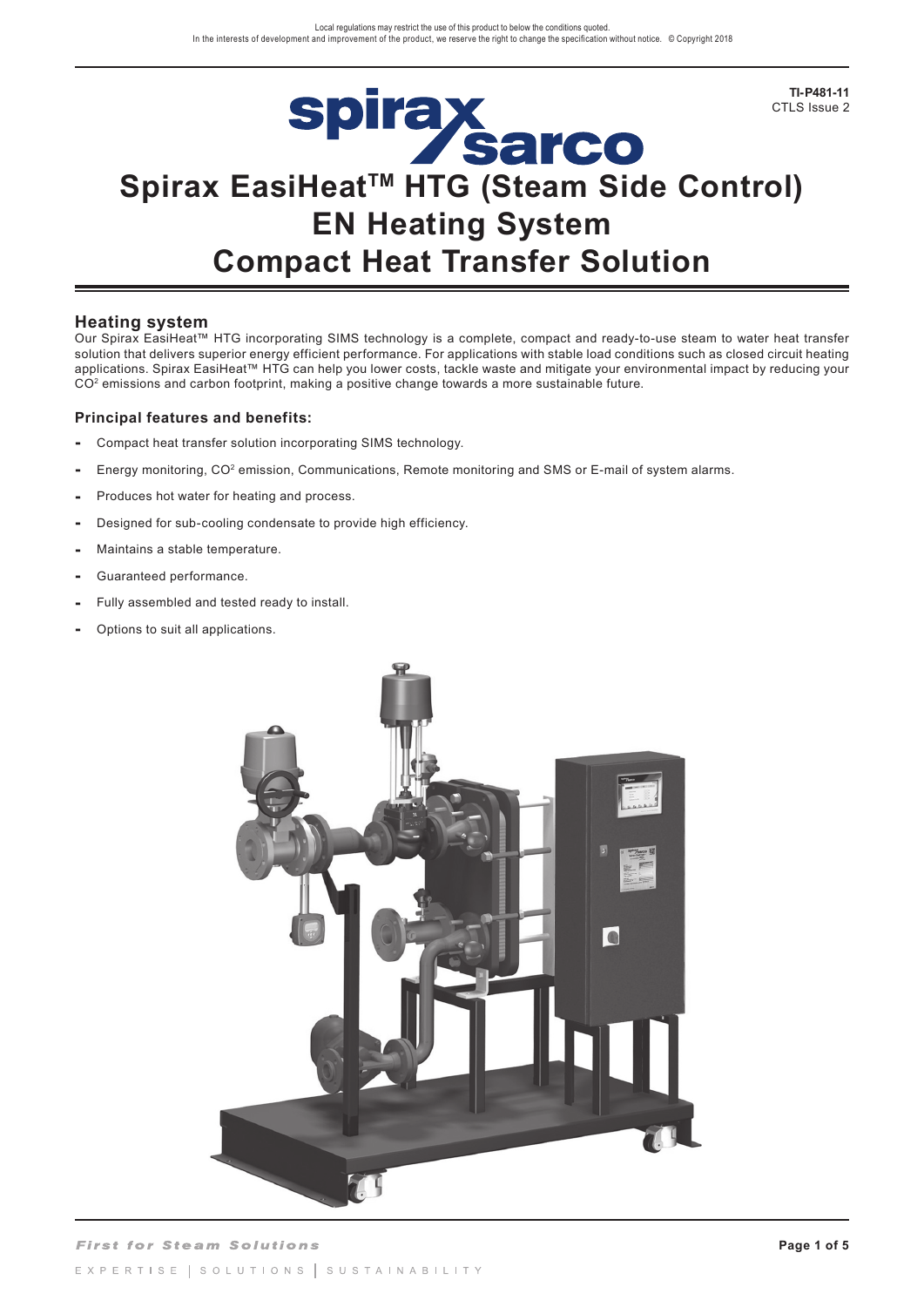### **Heat exchanger**

One of the components that guarantees system performance is the heat exchanger, which is precisely engineered to match the specific duty requirements.

With a high efficiency and low volume to pressure ratio. The plate and frame heat exchanger ensures reduced inspection requirements whilst being fully maintainable and expandable.

# $\bullet$

### **Temperature control**

The steam flowrate is modulated to exactly match the heat demand. The control valve is pneumatically or electrically actuated and the system uses a fast response Pt100 temperature sensor and PLC controller for precise control. The system can incorporate an energy monitoring system to measure energy usage.

### **Control panel**

The Spirax EasiHeat™ HTG now features our new innovative control system incorporating SIMS technology, delivering increased monitoring and communications.

A colour touch screen provides ease of use and clear visual access to all system parameters and access to energy data.

### **Metering**

A key component guaranteeing accurate measurement of energy usage, CO**<sup>2</sup>** emissions and cost control. The TVA flowmeter is specifically designed for large turndown on steam applications.

### **Condensate management**

Spirax Sarco's range of combined mechanical fluid pump and steam trap units provide the total solution to all stall conditions, by removing condensate under all operating conditions.

### **Pipework**

All pipework is correctly sized for the application and is fabricated using modern welding techniques, approved welders and weld procedures. Flanged products are used where possible for reliability and easy maintenance.

### **Materials**

| Steam and condensate pipework                  | Carbon steel    |  |  |  |
|------------------------------------------------|-----------------|--|--|--|
| Steam control valve and condensate pump-trap   | SG iron         |  |  |  |
| Secondary pipework, circulation valve and pump | Stainless steel |  |  |  |

### **Pressure and temperature limits**

| Pipework design                         | <b>PN16</b>     |  |  |
|-----------------------------------------|-----------------|--|--|
| Maximum saturated steam supply pressure | 10 bar a        |  |  |
| Maximum secondary pressure              | $10bar$ a       |  |  |
| Maximum secondary temperature           | 105 °C          |  |  |
| Maximum gasket temperature              | 180 $\degree$ C |  |  |

### **Electrics and pneumatics**

All control equipment is pre-wired and piped ready for connection to the air supply and power source.

|                          | Power supply | 110-240 Vac/50-60 Hz |
|--------------------------|--------------|----------------------|
| <b>Electrical supply</b> | Supply fuse  | 5A (T)               |
|                          | Electric     | 24 Vac/50-60Hz       |
| <b>Actuators</b>         | Pneumatic    | 4 to 6 bar g         |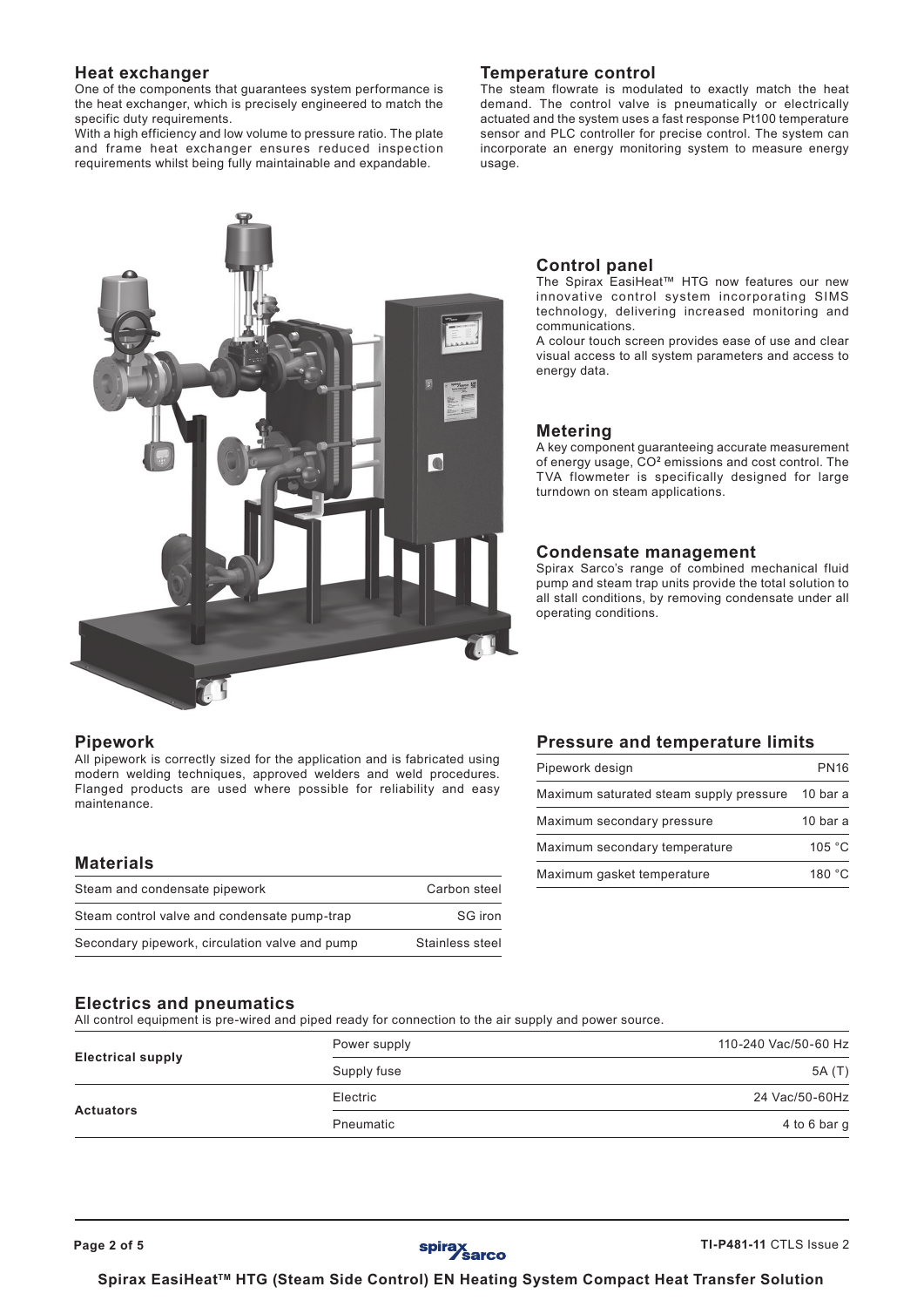### **Support frame**

The Spirax EasiHeat™ HTG heating system is delivered pre-assembled on a compact frame and baseplate ready to move with a fork lift truck to the position of installation. Optionally, the unit can be fitted with wheels for ease of moving when supplied.

| Heat load (kW)<br>Type |                          |                    | Valve     |      | <b>Maximum dimensions</b> | <b>Piping connections DN</b> |              |                   |                   |  |  |
|------------------------|--------------------------|--------------------|-----------|------|---------------------------|------------------------------|--------------|-------------------|-------------------|--|--|
|                        |                          |                    | actuation |      |                           |                              | <b>Steam</b> | <b>Condensate</b> |                   |  |  |
| Min                    | Max                      |                    |           | н    | L                         | W                            |              | Pump trap         | <b>Steam trap</b> |  |  |
| 50                     | 191                      | EHHSC1             | EL and PN | 1324 | 1625                      | 825                          | <b>DN50</b>  | <b>DN40</b>       | <b>DN25</b>       |  |  |
| 191                    | 299                      | EHHSC <sub>2</sub> | EL and PN | 1344 | 1635                      | 825                          | <b>DN50</b>  | <b>DN40</b>       | <b>DN25</b>       |  |  |
| 299                    | 640                      | EHHSC3             | EL and PN | 1378 | 1625                      | 825                          | <b>DN50</b>  | <b>DN40</b>       | <b>DN25</b>       |  |  |
| 640                    | 753                      | EHHSC4             | EL and PN | 1381 | 1625                      | 825                          | <b>DN50</b>  | <b>DN40</b>       | <b>DN40</b>       |  |  |
| 753                    | 815                      | EHHSC5             | EL and PN | 1382 | 1625                      | 825                          | <b>DN50</b>  | <b>DN50</b>       | <b>DN40</b>       |  |  |
|                        | $\overline{\phantom{a}}$ | EHHSC6             | EL and PN | 1460 | 1675                      | 825                          | <b>DN50</b>  | <b>DN50</b>       | <b>DN40</b>       |  |  |

### **Dimensions (approximate) in mm**

**Notes: 1.** The height of the system will increase by 25 mm if the wheels are fitted.

**2.** The heat load has been based on a steam inlet pressure of 5 bar g and 1 bar backpressure (50 kPa pressure drop).



spirax<br>Sarco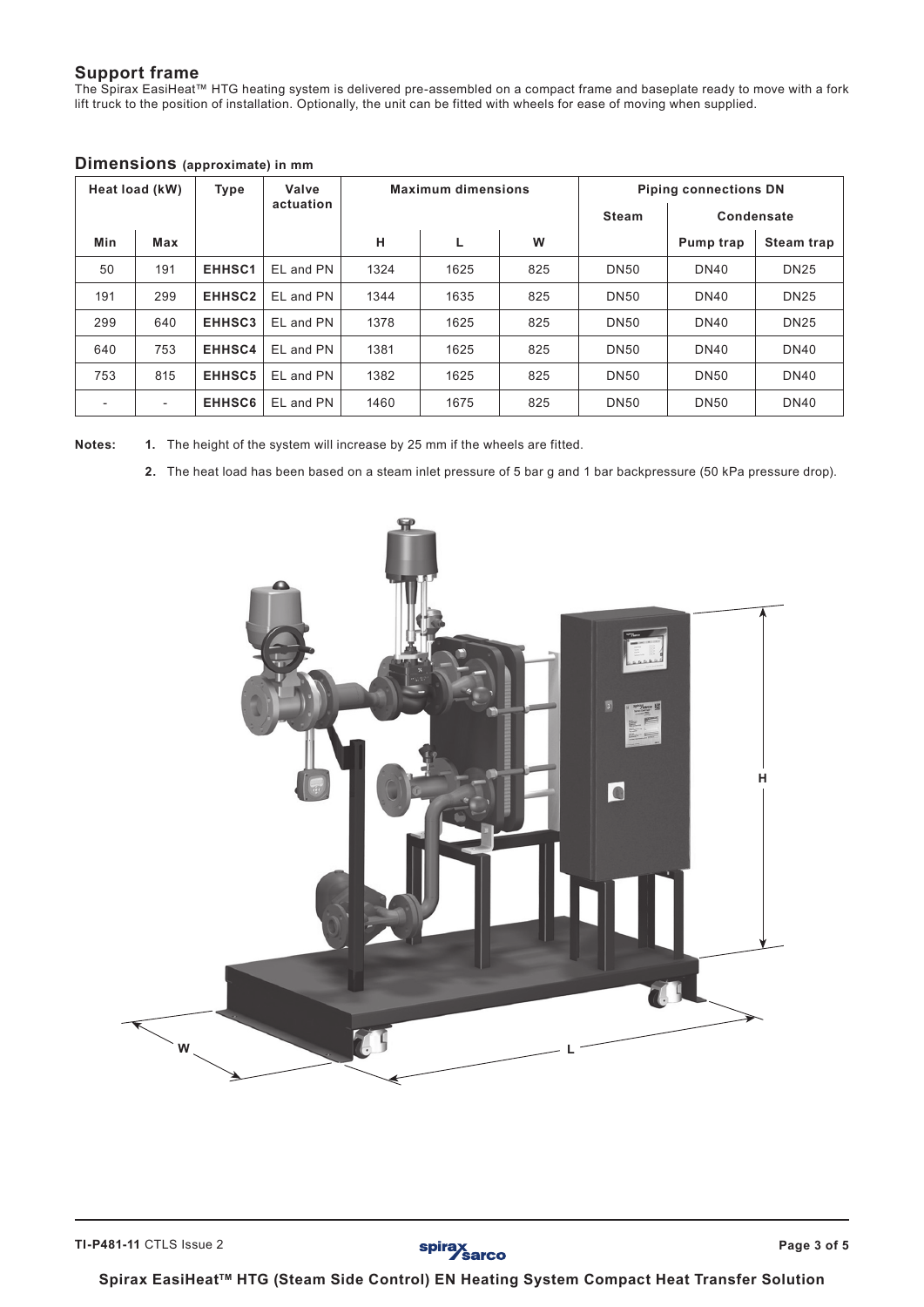### Spirax EasiHeat<sup>™</sup> HTG nomenclature

|                             | <b>Building heating unit</b> | EHHSC = Spirax EasiHeat™ HTG steam side control | <b>EHHSC</b>    |
|-----------------------------|------------------------------|-------------------------------------------------|-----------------|
|                             |                              | $1 = DN20$                                      |                 |
|                             |                              | $2 = DN25$                                      |                 |
|                             |                              | $3 = DN32$                                      |                 |
|                             | <b>Control valve size</b>    | $4 = DN40$                                      | $\overline{2}$  |
|                             |                              | $5 = DN50$                                      |                 |
|                             |                              | $6 = D N65$                                     |                 |
| <b>Compulsory selection</b> | <b>Control valve trim</b>    | $L = Low noise trim$                            | L               |
|                             | Pressure vessel code         | $P = PED$                                       | P               |
|                             |                              | $EL3 = Electric spring return$                  |                 |
|                             | Actuation                    | $EL4 = Electric super capacitor$                | EL <sub>4</sub> |
|                             |                              | $PN = P$ neumatic                               |                 |
|                             |                              | $ST = Steam trap$                               |                 |
|                             | Condensate removal           | $PT = Pump trap$                                | <b>ST</b>       |
|                             |                              | <b>PTHC</b> = Pump trap high capacity           |                 |
|                             |                              | $HL =$ Integrated high limit                    |                 |
|                             | <b>High limit</b>            | <b>IHL</b> = Independent high limit             | <b>HL</b>       |
|                             | <b>High limit actuation</b>  | $B =$ Battery back-p                            |                 |
|                             | (EL4 only)                   | $C = Super capacitor$                           | C               |
| <b>Mechanical options</b>   |                              | $V1 =$ Ball valve                               |                 |
|                             | Isolation                    | $V2 = BSA$                                      | V <sub>2</sub>  |
|                             |                              | $V3 = DBB3$                                     |                 |
|                             |                              | $G1 = EPDMP$                                    |                 |
|                             |                              | $G2$ = Heatseal                                 |                 |
|                             | <b>Gasket material</b>       | G3 = WRAS FKMFF (UK only)                       | G <sub>1</sub>  |
|                             |                              | <b>G4</b> = WRAS EPDMFF (UK only)               |                 |
|                             |                              | $W =$ Wheels                                    |                 |
|                             | <b>Extras</b>                | $S = EN 12828$ safety option                    | W               |
|                             |                              | T2 = SIMS technology touch screen               |                 |
|                             | <b>Control panel</b>         | $P2$ = Process controller                       | T <sub>2</sub>  |
|                             | <b>Energy monitoring</b>     | $E =$ With energy monitoring                    | Е               |
| <b>Panel options</b>        |                              | $R1$ = Level 1 - SMS and E-mail                 |                 |
|                             | <b>Remote access</b>         | $R2$ = Level 2 - Full web access                | R <sub>2</sub>  |
|                             |                              | $R3$ = Level $3 - SMS + Remote$                 |                 |
|                             |                              | $C1 = Modbus RTU$                               |                 |
|                             |                              | $C2 = BACnet MS/TP$                             |                 |
|                             |                              | $C3 = Modbus TCP/IP$                            |                 |
| <b>Communications</b>       |                              | $C4 = DeviceNet$                                | C <sub>2</sub>  |
|                             |                              | $C5 = CANopen$                                  |                 |
|                             |                              | $C6 = BACnet IP$                                |                 |
|                             |                              | $C7 =$ Profibus                                 |                 |

## Spirax EasiHeat<sup>™</sup> HTG nomenclature example:

| - 14<br>пL<br>ЕПІ<br>n.<br>−<br>◡▵<br>$- -$<br>. .<br>. .<br>- | <b>EUUSC</b> |  | D | Tе III. | $-07$ | ш | $\sim$ | V <sub>2</sub> | G <sub>1</sub> | <b>W</b> | T <sub>0</sub> | $\mathbf{D}$ | $\sim$ |
|----------------------------------------------------------------|--------------|--|---|---------|-------|---|--------|----------------|----------------|----------|----------------|--------------|--------|
|                                                                |              |  |   |         |       |   |        |                |                |          |                |              |        |



**Page 4 of 5 TI-P481-11** CTLS Issue 2

Spirax EasiHeat<sup>™</sup> HTG (Steam Side Control) EN Heating System Compact Heat Transfer Solution